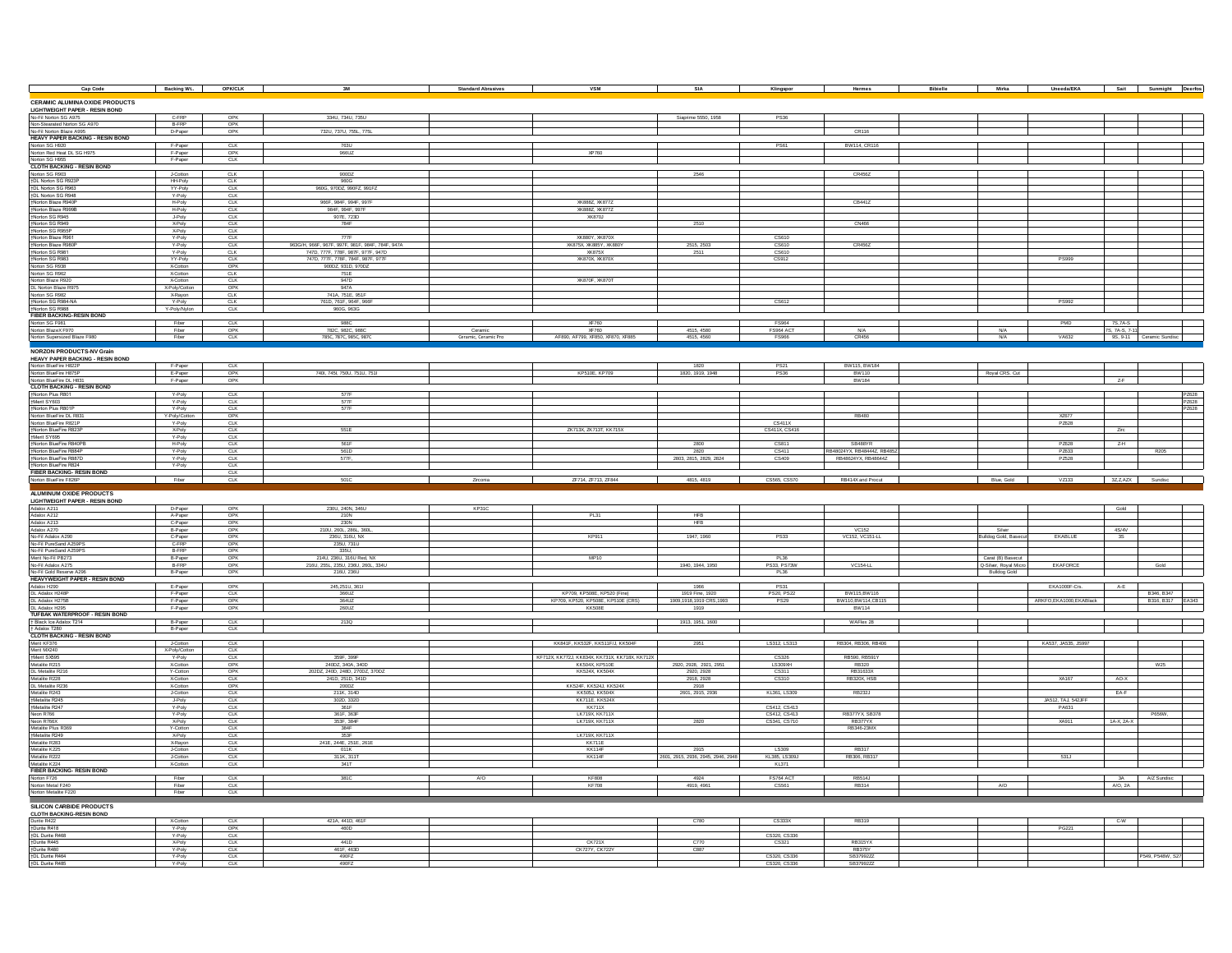| <b>tR473</b><br>LIGHTWEIGHT PAPER-RESIN BOND<br>Durite A412<br>No-Fil Durite A475                                                                                                                                                                                                                                                                                                                                                                                                                                                                                                                                                                                                                                                                                                                                                                                                                                                                                                                                                                                                                                                                                                                                                                    | Y-Poly                                 | CLK                | 459F                                                         |                                    |                                       |                              |               |                        |                             |                      |                              |                            |
|------------------------------------------------------------------------------------------------------------------------------------------------------------------------------------------------------------------------------------------------------------------------------------------------------------------------------------------------------------------------------------------------------------------------------------------------------------------------------------------------------------------------------------------------------------------------------------------------------------------------------------------------------------------------------------------------------------------------------------------------------------------------------------------------------------------------------------------------------------------------------------------------------------------------------------------------------------------------------------------------------------------------------------------------------------------------------------------------------------------------------------------------------------------------------------------------------------------------------------------------------|----------------------------------------|--------------------|--------------------------------------------------------------|------------------------------------|---------------------------------------|------------------------------|---------------|------------------------|-----------------------------|----------------------|------------------------------|----------------------------|
|                                                                                                                                                                                                                                                                                                                                                                                                                                                                                                                                                                                                                                                                                                                                                                                                                                                                                                                                                                                                                                                                                                                                                                                                                                                      | D-Paper                                | OPK                | 435N                                                         |                                    |                                       |                              |               |                        |                             |                      |                              |                            |
|                                                                                                                                                                                                                                                                                                                                                                                                                                                                                                                                                                                                                                                                                                                                                                                                                                                                                                                                                                                                                                                                                                                                                                                                                                                      | B-Paper                                | OPK                | 405N, 414N, 415U, 426U, 435U                                 |                                    | CP131A                                | 1748                         | PL35, PS14    | PSF-LL, SF168          |                             | CaratFlex, PolarStar | EKASLVER                     |                            |
|                                                                                                                                                                                                                                                                                                                                                                                                                                                                                                                                                                                                                                                                                                                                                                                                                                                                                                                                                                                                                                                                                                                                                                                                                                                      |                                        |                    |                                                              |                                    |                                       |                              |               |                        |                             |                      |                              |                            |
| <b>HEAVYWEIGHT PAPER - RESIN BOND</b><br>DL Durite H475<br>Durite H425                                                                                                                                                                                                                                                                                                                                                                                                                                                                                                                                                                                                                                                                                                                                                                                                                                                                                                                                                                                                                                                                                                                                                                               | F-Paper                                | <b>CLK</b>         | 466UZ                                                        |                                    | CP501                                 | 1718, 1749                   | <b>PS24</b>   | BS118, BS540           |                             |                      | ARSFO                        | C-F B549, B546, B547 EC143 |
|                                                                                                                                                                                                                                                                                                                                                                                                                                                                                                                                                                                                                                                                                                                                                                                                                                                                                                                                                                                                                                                                                                                                                                                                                                                      | E-Paper                                | CLK                |                                                              |                                    |                                       | 1729, 1796                   |               | VC158VEL               |                             |                      |                              | $C-E$                      |
| Durite H422                                                                                                                                                                                                                                                                                                                                                                                                                                                                                                                                                                                                                                                                                                                                                                                                                                                                                                                                                                                                                                                                                                                                                                                                                                          | E-Paper<br>F and E Paper               | CTR                |                                                              |                                    |                                       | 1729, 1796                   |               |                        |                             |                      |                              | C-E                        |
| <b>DL H766</b>                                                                                                                                                                                                                                                                                                                                                                                                                                                                                                                                                                                                                                                                                                                                                                                                                                                                                                                                                                                                                                                                                                                                                                                                                                       |                                        |                    |                                                              |                                    |                                       |                              |               |                        |                             |                      |                              |                            |
| Durite S413                                                                                                                                                                                                                                                                                                                                                                                                                                                                                                                                                                                                                                                                                                                                                                                                                                                                                                                                                                                                                                                                                                                                                                                                                                          | Comb.                                  | OPK<br>OPK         |                                                              |                                    |                                       |                              |               |                        |                             |                      |                              |                            |
| Durite S456<br>Dunie 3456<br>TUFBAK WATERPROOF - RESIN BOND<br>TBlue-Bak Durite T414<br>TBluck lee Durite T401<br>TDurite T482<br>TOurite T482<br>TOurite T482<br>ALATOC                                                                                                                                                                                                                                                                                                                                                                                                                                                                                                                                                                                                                                                                                                                                                                                                                                                                                                                                                                                                                                                                             | Comb.                                  |                    |                                                              |                                    |                                       |                              |               |                        |                             |                      |                              |                            |
|                                                                                                                                                                                                                                                                                                                                                                                                                                                                                                                                                                                                                                                                                                                                                                                                                                                                                                                                                                                                                                                                                                                                                                                                                                                      | B-Paper                                | <b>CLK</b>         | 413Q                                                         |                                    | CP918A/C                              |                              | <b>PS14</b>   | WSflex 16              |                             |                      | 991A                         |                            |
|                                                                                                                                                                                                                                                                                                                                                                                                                                                                                                                                                                                                                                                                                                                                                                                                                                                                                                                                                                                                                                                                                                                                                                                                                                                      | B-Paper                                | CLK                | 401Q, 414Q, 486Q                                             |                                    |                                       |                              | PL35          |                        |                             | Waterproof (A)       |                              |                            |
|                                                                                                                                                                                                                                                                                                                                                                                                                                                                                                                                                                                                                                                                                                                                                                                                                                                                                                                                                                                                                                                                                                                                                                                                                                                      | C-Paper                                | <b>CLK</b>         | 431Q, 438Q                                                   |                                    | CP918A/C                              |                              | <b>PS14</b>   | Wsflex 16<br>Wsflex 18 |                             | Waterproof (A)       | 991A<br>EKAWET               |                            |
|                                                                                                                                                                                                                                                                                                                                                                                                                                                                                                                                                                                                                                                                                                                                                                                                                                                                                                                                                                                                                                                                                                                                                                                                                                                      | C-Paper                                | CTK                |                                                              |                                    |                                       |                              |               |                        |                             |                      |                              |                            |
|                                                                                                                                                                                                                                                                                                                                                                                                                                                                                                                                                                                                                                                                                                                                                                                                                                                                                                                                                                                                                                                                                                                                                                                                                                                      | B-Paper                                | OPK                |                                                              |                                    |                                       |                              |               |                        |                             |                      |                              |                            |
| L41PC<br>NORaX CLOTH-RESIN BOND                                                                                                                                                                                                                                                                                                                                                                                                                                                                                                                                                                                                                                                                                                                                                                                                                                                                                                                                                                                                                                                                                                                                                                                                                      | C-Paper                                | <b>CLK</b>         |                                                              |                                    |                                       |                              |               |                        |                             |                      |                              |                            |
|                                                                                                                                                                                                                                                                                                                                                                                                                                                                                                                                                                                                                                                                                                                                                                                                                                                                                                                                                                                                                                                                                                                                                                                                                                                      |                                        |                    |                                                              |                                    |                                       |                              |               |                        |                             |                      |                              |                            |
| CERAMIC AULUMINA OXIDE                                                                                                                                                                                                                                                                                                                                                                                                                                                                                                                                                                                                                                                                                                                                                                                                                                                                                                                                                                                                                                                                                                                                                                                                                               | Y-Poly                                 |                    | 953FA, 963FA                                                 |                                    |                                       |                              |               |                        |                             |                      |                              |                            |
|                                                                                                                                                                                                                                                                                                                                                                                                                                                                                                                                                                                                                                                                                                                                                                                                                                                                                                                                                                                                                                                                                                                                                                                                                                                      |                                        |                    |                                                              |                                    |                                       |                              |               |                        |                             |                      |                              |                            |
|                                                                                                                                                                                                                                                                                                                                                                                                                                                                                                                                                                                                                                                                                                                                                                                                                                                                                                                                                                                                                                                                                                                                                                                                                                                      | Y-Poly                                 |                    | 253FA, 337DC                                                 |                                    |                                       |                              |               |                        |                             |                      |                              |                            |
| <b>ALUMINUM OXIDE<br/> HORAX U386<br/> HORAX U386<br/> NORAX U234<br/> NORAX U284<br/> NORAX U284<br/> NORAX U284<br/> NORAX U284</b>                                                                                                                                                                                                                                                                                                                                                                                                                                                                                                                                                                                                                                                                                                                                                                                                                                                                                                                                                                                                                                                                                                                | Y-Poly                                 |                    | 253FA, 237AA                                                 |                                    |                                       |                              |               |                        |                             |                      |                              |                            |
|                                                                                                                                                                                                                                                                                                                                                                                                                                                                                                                                                                                                                                                                                                                                                                                                                                                                                                                                                                                                                                                                                                                                                                                                                                                      | X-Cotton<br>X-Cotton                   |                    | 237AA, 307EA<br>307EA, 237AA                                 |                                    |                                       |                              |               |                        |                             |                      |                              |                            |
|                                                                                                                                                                                                                                                                                                                                                                                                                                                                                                                                                                                                                                                                                                                                                                                                                                                                                                                                                                                                                                                                                                                                                                                                                                                      | X-Cotton                               |                    | 217EA, 227AA, 307EA                                          |                                    |                                       |                              |               |                        |                             |                      |                              |                            |
|                                                                                                                                                                                                                                                                                                                                                                                                                                                                                                                                                                                                                                                                                                                                                                                                                                                                                                                                                                                                                                                                                                                                                                                                                                                      | J-Rayon                                |                    | 217EA                                                        |                                    |                                       |                              |               |                        |                             |                      |                              |                            |
|                                                                                                                                                                                                                                                                                                                                                                                                                                                                                                                                                                                                                                                                                                                                                                                                                                                                                                                                                                                                                                                                                                                                                                                                                                                      |                                        |                    |                                                              |                                    |                                       |                              |               |                        |                             |                      |                              |                            |
| NORAX U243<br>SILICON CARBIDE<br>TNORaX U466<br>NORaX U464                                                                                                                                                                                                                                                                                                                                                                                                                                                                                                                                                                                                                                                                                                                                                                                                                                                                                                                                                                                                                                                                                                                                                                                           | Y-Poly                                 |                    | 453FA                                                        |                                    |                                       |                              |               |                        |                             |                      |                              |                            |
|                                                                                                                                                                                                                                                                                                                                                                                                                                                                                                                                                                                                                                                                                                                                                                                                                                                                                                                                                                                                                                                                                                                                                                                                                                                      | X-Cotton                               |                    | 407EA, 417EA                                                 |                                    |                                       |                              |               |                        |                             |                      |                              |                            |
| N7512 (Diamond cap)<br>▅                                                                                                                                                                                                                                                                                                                                                                                                                                                                                                                                                                                                                                                                                                                                                                                                                                                                                                                                                                                                                                                                                                                                                                                                                             | Y-Poly                                 |                    | 663FC                                                        |                                    |                                       |                              |               |                        |                             |                      |                              |                            |
| SCREEN-BAK CLOTH - RESIN BOND                                                                                                                                                                                                                                                                                                                                                                                                                                                                                                                                                                                                                                                                                                                                                                                                                                                                                                                                                                                                                                                                                                                                                                                                                        |                                        |                    |                                                              |                                    |                                       |                              |               |                        |                             |                      |                              |                            |
| <b>CERAMIC AULUMINA OXIDE</b>                                                                                                                                                                                                                                                                                                                                                                                                                                                                                                                                                                                                                                                                                                                                                                                                                                                                                                                                                                                                                                                                                                                                                                                                                        |                                        |                    |                                                              |                                    |                                       |                              |               |                        |                             |                      |                              |                            |
| Norton SG Q955<br>Norton SG M920                                                                                                                                                                                                                                                                                                                                                                                                                                                                                                                                                                                                                                                                                                                                                                                                                                                                                                                                                                                                                                                                                                                                                                                                                     | Mesh                                   | OPK                |                                                              |                                    |                                       |                              |               |                        |                             |                      |                              |                            |
|                                                                                                                                                                                                                                                                                                                                                                                                                                                                                                                                                                                                                                                                                                                                                                                                                                                                                                                                                                                                                                                                                                                                                                                                                                                      | Mesh                                   | OPK                |                                                              |                                    |                                       |                              |               |                        |                             | Abranet ACE          |                              |                            |
| SILICON CARBIDE                                                                                                                                                                                                                                                                                                                                                                                                                                                                                                                                                                                                                                                                                                                                                                                                                                                                                                                                                                                                                                                                                                                                                                                                                                      |                                        |                    |                                                              |                                    |                                       |                              |               |                        |                             |                      |                              |                            |
| Durite Q421                                                                                                                                                                                                                                                                                                                                                                                                                                                                                                                                                                                                                                                                                                                                                                                                                                                                                                                                                                                                                                                                                                                                                                                                                                          | Mesh                                   | <b>CLK</b>         | 481W, 483W                                                   |                                    |                                       | SIA-Screen                   |               | GS91350, GS92400       |                             |                      |                              | Sait-Screen                |
|                                                                                                                                                                                                                                                                                                                                                                                                                                                                                                                                                                                                                                                                                                                                                                                                                                                                                                                                                                                                                                                                                                                                                                                                                                                      | Mesh                                   | CLK                | 281W                                                         |                                    |                                       |                              |               | GA92400, GA92407       |                             |                      |                              |                            |
| ALUMINUM OXIDE<br>Metalite Q263<br>MeshPower M229                                                                                                                                                                                                                                                                                                                                                                                                                                                                                                                                                                                                                                                                                                                                                                                                                                                                                                                                                                                                                                                                                                                                                                                                    | Mesh                                   | OPK                |                                                              |                                    |                                       | SiaNet 7900                  |               | <b>MN921</b>           |                             | Abranet              |                              | X313T                      |
|                                                                                                                                                                                                                                                                                                                                                                                                                                                                                                                                                                                                                                                                                                                                                                                                                                                                                                                                                                                                                                                                                                                                                                                                                                                      |                                        |                    |                                                              |                                    |                                       |                              |               |                        |                             |                      |                              |                            |
| FILM PRODUCTS- AA Products                                                                                                                                                                                                                                                                                                                                                                                                                                                                                                                                                                                                                                                                                                                                                                                                                                                                                                                                                                                                                                                                                                                                                                                                                           |                                        |                    |                                                              |                                    |                                       |                              |               |                        |                             |                      |                              |                            |
| <b>CERAMIC AULUMINA OXIDE</b>                                                                                                                                                                                                                                                                                                                                                                                                                                                                                                                                                                                                                                                                                                                                                                                                                                                                                                                                                                                                                                                                                                                                                                                                                        |                                        |                    |                                                              |                                    |                                       |                              |               |                        |                             |                      |                              |                            |
| Cap Deleted<br>ALUMINUM OXIDE<br>Pure Ice Q175                                                                                                                                                                                                                                                                                                                                                                                                                                                                                                                                                                                                                                                                                                                                                                                                                                                                                                                                                                                                                                                                                                                                                                                                       |                                        |                    | 734U, 735U, 732U, 737U, 775L                                 |                                    |                                       | 5550                         |               |                        |                             |                      |                              | L312T (Film) SA331         |
|                                                                                                                                                                                                                                                                                                                                                                                                                                                                                                                                                                                                                                                                                                                                                                                                                                                                                                                                                                                                                                                                                                                                                                                                                                                      |                                        |                    |                                                              |                                    |                                       | 5999                         |               |                        |                             |                      |                              |                            |
|                                                                                                                                                                                                                                                                                                                                                                                                                                                                                                                                                                                                                                                                                                                                                                                                                                                                                                                                                                                                                                                                                                                                                                                                                                                      | Film 3.0 mil<br>Film-3.0 Mil           | OPK<br>OPK         | 260L<br>255L, 366L, 375L                                     |                                    |                                       | 1950                         |               |                        |                             | Microstar/Polarstar  | UAOFR-Ruby Red/Emerald Green | L312T (Film) SA331         |
| No-Fil Norton Q275<br>Norton Ice Q255                                                                                                                                                                                                                                                                                                                                                                                                                                                                                                                                                                                                                                                                                                                                                                                                                                                                                                                                                                                                                                                                                                                                                                                                                | Foam                                   | OPK                | 443SA                                                        |                                    |                                       | 7940 Velvet                  |               |                        |                             | Abraion              |                              | Sunfoam                    |
| FILM PRODUCTS - Rolls/Belts                                                                                                                                                                                                                                                                                                                                                                                                                                                                                                                                                                                                                                                                                                                                                                                                                                                                                                                                                                                                                                                                                                                                                                                                                          |                                        |                    |                                                              |                                    |                                       |                              |               |                        |                             |                      |                              |                            |
|                                                                                                                                                                                                                                                                                                                                                                                                                                                                                                                                                                                                                                                                                                                                                                                                                                                                                                                                                                                                                                                                                                                                                                                                                                                      | Film 5.0 mil                           | OPK                | 675L                                                         |                                    |                                       |                              |               |                        |                             |                      |                              |                            |
|                                                                                                                                                                                                                                                                                                                                                                                                                                                                                                                                                                                                                                                                                                                                                                                                                                                                                                                                                                                                                                                                                                                                                                                                                                                      |                                        |                    |                                                              |                                    |                                       |                              |               |                        |                             |                      |                              |                            |
|                                                                                                                                                                                                                                                                                                                                                                                                                                                                                                                                                                                                                                                                                                                                                                                                                                                                                                                                                                                                                                                                                                                                                                                                                                                      | Film 3.0 mil                           | OPK                | 268L                                                         |                                    |                                       |                              |               |                        |                             |                      |                              |                            |
|                                                                                                                                                                                                                                                                                                                                                                                                                                                                                                                                                                                                                                                                                                                                                                                                                                                                                                                                                                                                                                                                                                                                                                                                                                                      | Film 3.0 mil                           | OPK                |                                                              |                                    |                                       |                              |               |                        |                             |                      |                              |                            |
|                                                                                                                                                                                                                                                                                                                                                                                                                                                                                                                                                                                                                                                                                                                                                                                                                                                                                                                                                                                                                                                                                                                                                                                                                                                      | Film 5.0 mil                           | OPK                |                                                              |                                    |                                       |                              |               | FB637                  |                             |                      |                              |                            |
|                                                                                                                                                                                                                                                                                                                                                                                                                                                                                                                                                                                                                                                                                                                                                                                                                                                                                                                                                                                                                                                                                                                                                                                                                                                      | Film 5.0 mil<br>Film 5.0 mil           | OPK,CLK<br>OPK,CLK | 373L, 378L, 468L<br>272L, 362L, 372L                         |                                    |                                       |                              |               |                        |                             |                      |                              |                            |
|                                                                                                                                                                                                                                                                                                                                                                                                                                                                                                                                                                                                                                                                                                                                                                                                                                                                                                                                                                                                                                                                                                                                                                                                                                                      |                                        |                    |                                                              |                                    |                                       |                              |               |                        |                             |                      |                              |                            |
|                                                                                                                                                                                                                                                                                                                                                                                                                                                                                                                                                                                                                                                                                                                                                                                                                                                                                                                                                                                                                                                                                                                                                                                                                                                      |                                        |                    |                                                              |                                    |                                       |                              |               |                        |                             |                      |                              |                            |
|                                                                                                                                                                                                                                                                                                                                                                                                                                                                                                                                                                                                                                                                                                                                                                                                                                                                                                                                                                                                                                                                                                                                                                                                                                                      | J-Cotton                               | <b>CLK</b>         | 011K, Emery Cloth                                            |                                    |                                       | 1600, 2601                   | <b>KL371X</b> |                        |                             |                      |                              |                            |
|                                                                                                                                                                                                                                                                                                                                                                                                                                                                                                                                                                                                                                                                                                                                                                                                                                                                                                                                                                                                                                                                                                                                                                                                                                                      | Sponge                                 |                    |                                                              |                                    |                                       |                              |               |                        |                             |                      |                              |                            |
|                                                                                                                                                                                                                                                                                                                                                                                                                                                                                                                                                                                                                                                                                                                                                                                                                                                                                                                                                                                                                                                                                                                                                                                                                                                      |                                        |                    |                                                              |                                    |                                       |                              |               |                        |                             |                      |                              |                            |
|                                                                                                                                                                                                                                                                                                                                                                                                                                                                                                                                                                                                                                                                                                                                                                                                                                                                                                                                                                                                                                                                                                                                                                                                                                                      | Film 3.0 mil                           | SK                 | 662XA, 663XA                                                 |                                    |                                       |                              |               |                        |                             |                      |                              |                            |
|                                                                                                                                                                                                                                                                                                                                                                                                                                                                                                                                                                                                                                                                                                                                                                                                                                                                                                                                                                                                                                                                                                                                                                                                                                                      |                                        |                    |                                                              |                                    |                                       |                              |               |                        |                             |                      |                              |                            |
|                                                                                                                                                                                                                                                                                                                                                                                                                                                                                                                                                                                                                                                                                                                                                                                                                                                                                                                                                                                                                                                                                                                                                                                                                                                      | Film 3.0 mil                           | SK                 | 661XA, 662XA, 663XA                                          |                                    |                                       |                              |               |                        |                             |                      |                              |                            |
|                                                                                                                                                                                                                                                                                                                                                                                                                                                                                                                                                                                                                                                                                                                                                                                                                                                                                                                                                                                                                                                                                                                                                                                                                                                      | Film 3.0 mil                           | SK.                | 668X 661X 661XA 662XA 662XA 663XA<br>None                    |                                    |                                       |                              |               |                        |                             |                      |                              |                            |
|                                                                                                                                                                                                                                                                                                                                                                                                                                                                                                                                                                                                                                                                                                                                                                                                                                                                                                                                                                                                                                                                                                                                                                                                                                                      | Film 3.0 mil                           | SK                 |                                                              |                                    |                                       |                              |               |                        |                             |                      |                              |                            |
|                                                                                                                                                                                                                                                                                                                                                                                                                                                                                                                                                                                                                                                                                                                                                                                                                                                                                                                                                                                                                                                                                                                                                                                                                                                      | Film 3.0 mil                           | SK                 | 261XA, 262X, 269XA                                           |                                    |                                       |                              |               |                        |                             |                      |                              |                            |
|                                                                                                                                                                                                                                                                                                                                                                                                                                                                                                                                                                                                                                                                                                                                                                                                                                                                                                                                                                                                                                                                                                                                                                                                                                                      | Film 3.0 mil                           | <b>SK</b>          | 061X 569XA                                                   |                                    |                                       |                              |               |                        |                             |                      |                              |                            |
|                                                                                                                                                                                                                                                                                                                                                                                                                                                                                                                                                                                                                                                                                                                                                                                                                                                                                                                                                                                                                                                                                                                                                                                                                                                      |                                        |                    |                                                              |                                    |                                       |                              |               |                        |                             |                      |                              |                            |
|                                                                                                                                                                                                                                                                                                                                                                                                                                                                                                                                                                                                                                                                                                                                                                                                                                                                                                                                                                                                                                                                                                                                                                                                                                                      | Film 3.0 mil                           | SK                 | 461X                                                         |                                    |                                       |                              |               |                        |                             |                      |                              |                            |
|                                                                                                                                                                                                                                                                                                                                                                                                                                                                                                                                                                                                                                                                                                                                                                                                                                                                                                                                                                                                                                                                                                                                                                                                                                                      | Film 3.0 mil                           | <b>SK</b>          | None                                                         |                                    |                                       |                              |               |                        |                             |                      |                              |                            |
|                                                                                                                                                                                                                                                                                                                                                                                                                                                                                                                                                                                                                                                                                                                                                                                                                                                                                                                                                                                                                                                                                                                                                                                                                                                      |                                        |                    |                                                              |                                    |                                       |                              |               |                        |                             |                      |                              |                            |
|                                                                                                                                                                                                                                                                                                                                                                                                                                                                                                                                                                                                                                                                                                                                                                                                                                                                                                                                                                                                                                                                                                                                                                                                                                                      |                                        |                    |                                                              |                                    |                                       |                              |               |                        |                             |                      |                              |                            |
|                                                                                                                                                                                                                                                                                                                                                                                                                                                                                                                                                                                                                                                                                                                                                                                                                                                                                                                                                                                                                                                                                                                                                                                                                                                      | A-Paper                                |                    | 110N                                                         |                                    |                                       |                              | <b>PS10</b>   |                        |                             |                      |                              |                            |
|                                                                                                                                                                                                                                                                                                                                                                                                                                                                                                                                                                                                                                                                                                                                                                                                                                                                                                                                                                                                                                                                                                                                                                                                                                                      | C-Paper                                | OPK<br>OPK<br>OPK  | 130N<br>140N                                                 |                                    |                                       |                              |               | GCAB<br>COAR           |                             |                      |                              |                            |
|                                                                                                                                                                                                                                                                                                                                                                                                                                                                                                                                                                                                                                                                                                                                                                                                                                                                                                                                                                                                                                                                                                                                                                                                                                                      | D-Paper                                |                    |                                                              |                                    |                                       |                              |               |                        |                             |                      |                              |                            |
|                                                                                                                                                                                                                                                                                                                                                                                                                                                                                                                                                                                                                                                                                                                                                                                                                                                                                                                                                                                                                                                                                                                                                                                                                                                      |                                        |                    |                                                              |                                    |                                       |                              |               |                        |                             |                      |                              |                            |
|                                                                                                                                                                                                                                                                                                                                                                                                                                                                                                                                                                                                                                                                                                                                                                                                                                                                                                                                                                                                                                                                                                                                                                                                                                                      | Film 3.0 mil                           | SK                 |                                                              |                                    |                                       |                              |               |                        |                             |                      |                              |                            |
|                                                                                                                                                                                                                                                                                                                                                                                                                                                                                                                                                                                                                                                                                                                                                                                                                                                                                                                                                                                                                                                                                                                                                                                                                                                      |                                        |                    |                                                              |                                    |                                       |                              |               |                        |                             |                      |                              |                            |
|                                                                                                                                                                                                                                                                                                                                                                                                                                                                                                                                                                                                                                                                                                                                                                                                                                                                                                                                                                                                                                                                                                                                                                                                                                                      | Film 3.0 mil                           | <b>SK</b>          |                                                              |                                    |                                       |                              |               |                        |                             |                      |                              |                            |
|                                                                                                                                                                                                                                                                                                                                                                                                                                                                                                                                                                                                                                                                                                                                                                                                                                                                                                                                                                                                                                                                                                                                                                                                                                                      | Film 3.0 mil                           | <b>SK</b>          |                                                              |                                    |                                       |                              |               |                        |                             |                      |                              |                            |
|                                                                                                                                                                                                                                                                                                                                                                                                                                                                                                                                                                                                                                                                                                                                                                                                                                                                                                                                                                                                                                                                                                                                                                                                                                                      | Film 3.0 mil                           | SK                 |                                                              |                                    |                                       |                              |               |                        |                             |                      |                              |                            |
|                                                                                                                                                                                                                                                                                                                                                                                                                                                                                                                                                                                                                                                                                                                                                                                                                                                                                                                                                                                                                                                                                                                                                                                                                                                      | Film 3.0 mil                           | SK                 |                                                              |                                    |                                       |                              |               |                        |                             |                      |                              |                            |
|                                                                                                                                                                                                                                                                                                                                                                                                                                                                                                                                                                                                                                                                                                                                                                                                                                                                                                                                                                                                                                                                                                                                                                                                                                                      |                                        |                    |                                                              |                                    |                                       |                              |               |                        |                             |                      |                              |                            |
|                                                                                                                                                                                                                                                                                                                                                                                                                                                                                                                                                                                                                                                                                                                                                                                                                                                                                                                                                                                                                                                                                                                                                                                                                                                      |                                        |                    |                                                              |                                    |                                       |                              |               |                        |                             |                      |                              |                            |
|                                                                                                                                                                                                                                                                                                                                                                                                                                                                                                                                                                                                                                                                                                                                                                                                                                                                                                                                                                                                                                                                                                                                                                                                                                                      | scrim                                  |                    | PD, SC-BS, SC DR/DS/DH                                       | FE,GP                              | KV707X (hook and loop and wide belts) | 6260                         |               |                        | SCLS, SCD, SCSB             |                      | VA632                        | 3Z                         |
|                                                                                                                                                                                                                                                                                                                                                                                                                                                                                                                                                                                                                                                                                                                                                                                                                                                                                                                                                                                                                                                                                                                                                                                                                                                      | scrim                                  |                    | PD, SC-BS, SC DR/DS/DH, SE-BS, SE DR/DS/DH                   | FE, GP                             | KV707X (hook and loop and wide belts) | 6260                         |               |                        | SCHD, SCSB                  |                      | PMD                          | 7S, 8S                     |
|                                                                                                                                                                                                                                                                                                                                                                                                                                                                                                                                                                                                                                                                                                                                                                                                                                                                                                                                                                                                                                                                                                                                                                                                                                                      | cloth-low stretch                      |                    | PD, LS, SC-BS, SC-BL, SE-BL, FB, Duraflex, SC DR/DS          | FE,RC                              | KV707X (QC discs, narrow belts)       | 6250, 6210                   |               |                        | SCLS, SCXF, SCHD, DCR, SCHD |                      |                              |                            |
|                                                                                                                                                                                                                                                                                                                                                                                                                                                                                                                                                                                                                                                                                                                                                                                                                                                                                                                                                                                                                                                                                                                                                                                                                                                      | cloth-low stretch<br>cloth-low stretch |                    | PD, LS, SC-BL, SE-BL, FB, Duraflex, SC DR/DS/DH, SE DR/DS/DH | FE, RC, XD                         |                                       | 6250, 6211<br>6230 hvnerfier |               |                        | SCLS, SCXF, SCHD, DCR, SCHD |                      |                              |                            |
|                                                                                                                                                                                                                                                                                                                                                                                                                                                                                                                                                                                                                                                                                                                                                                                                                                                                                                                                                                                                                                                                                                                                                                                                                                                      |                                        |                    | all SCM file belts                                           | all SCM file belts                 | KV707X (QC discs, narrow belts)       |                              |               |                        | all SCM file belts          |                      |                              |                            |
|                                                                                                                                                                                                                                                                                                                                                                                                                                                                                                                                                                                                                                                                                                                                                                                                                                                                                                                                                                                                                                                                                                                                                                                                                                                      |                                        |                    |                                                              |                                    |                                       |                              |               |                        |                             |                      |                              |                            |
|                                                                                                                                                                                                                                                                                                                                                                                                                                                                                                                                                                                                                                                                                                                                                                                                                                                                                                                                                                                                                                                                                                                                                                                                                                                      | nylon                                  |                    | GP, EXL, SST                                                 | 500 series, 600 series             |                                       |                              |               |                        |                             |                      | VZ133                        | Z                          |
|                                                                                                                                                                                                                                                                                                                                                                                                                                                                                                                                                                                                                                                                                                                                                                                                                                                                                                                                                                                                                                                                                                                                                                                                                                                      | nylon                                  |                    | GP, EXL                                                      | 700 series, 800 series             |                                       |                              |               |                        |                             |                      |                              |                            |
|                                                                                                                                                                                                                                                                                                                                                                                                                                                                                                                                                                                                                                                                                                                                                                                                                                                                                                                                                                                                                                                                                                                                                                                                                                                      | nylon                                  |                    | Clean and Strip XCRS unitized<br>GP. EXL. SST                | N/A<br>500 series, 600 series      |                                       |                              |               |                        |                             |                      |                              |                            |
|                                                                                                                                                                                                                                                                                                                                                                                                                                                                                                                                                                                                                                                                                                                                                                                                                                                                                                                                                                                                                                                                                                                                                                                                                                                      | nylon<br>nylon                         |                    | GP, EXL, Metal Finishing                                     | 700 series, 800 series, 900 series |                                       |                              |               |                        |                             |                      |                              |                            |
| †Q651<br>†Q132<br>†Q135<br>†Q151<br>1Q351R<br>1Q351S<br><b>MISCELLANEOUS PRODUCTS</b><br>Emery K622<br>Abrasive Sponge S/<br>MICRO FINISHING PRODUCTS-DIAMOND<br>Norton UltraLap L67F3<br>North Untariap Lorry<br>LAPPING PRODUCTS-DIAMOND<br>Norton Ultral.ap L63F3<br>Norton Ultral.ap L61F3 (First Choice for Diamond)<br>Norton Nanozyte M631<br>NORDI REINA PRODUCTS-ALUMINUM OXIDE<br>LAPPING FILM PRODUCTS-ALUMINUM OXIDE<br>Norto Ultridap L17F3<br>LAPPING FILM PRODUCTS-SILICON CARBINE<br>LAPPING FILM PRODUCTS-SILICON CARBINE<br>Norton Ultridap L41F3<br>Norton Nanozyte L42F3<br><b>GARNET PRODUCTS</b><br>LIGHTWEIGHT PAPER - RESIN BOND<br>Gamet A511<br>Gamet A513<br>Gamet A514<br>MICRO FINISHING PRODUCTS-DIAMOND<br>Norton UltraLap L67F3<br><b>LAPPING PRODUCTS-DIAMOND</b><br>Norton UltraLap L63F3<br>Norton UltraLap L61F3<br>Norton Nanozyte M631<br>Norton Nanozyte M632<br><b>NON-WOVEN Products</b><br><b>NOM-WOVEN Products<br/>Rapid Prep-Surface Conditioning Products<br/>Rapid Prep LF<br/>Votex Rapid Prep LF<br/>Rapid Prep RF<br/>Votex Rapid Prep RF<br/>Rapid Prep XF</b><br>Rapid Blend- Unified products<br>NEX S/C FIN<br>NEX S/C MED<br><b>NEX S/C XCRS</b><br>NEX A/O FIN<br>NEX A/O MED<br>NEX A/O CRS | nylon                                  |                    | GP, EXL, C&P                                                 | 900 series                         |                                       |                              |               |                        |                             |                      |                              |                            |
| Vortex (D0900)                                                                                                                                                                                                                                                                                                                                                                                                                                                                                                                                                                                                                                                                                                                                                                                                                                                                                                                                                                                                                                                                                                                                                                                                                                       | nylon                                  |                    | EXL, C&P, Metal Finishing, Rapid Cut +                       | 700 series, 800 series, 900 series |                                       |                              |               |                        |                             |                      |                              |                            |
| Vortex upgrade                                                                                                                                                                                                                                                                                                                                                                                                                                                                                                                                                                                                                                                                                                                                                                                                                                                                                                                                                                                                                                                                                                                                                                                                                                       | nylon                                  |                    | EXL, C&P, Debur and Finish PRO                               | 700 series, 800 series, 900 series |                                       |                              |               |                        |                             |                      |                              |                            |
| Rapid Strip-Strip products                                                                                                                                                                                                                                                                                                                                                                                                                                                                                                                                                                                                                                                                                                                                                                                                                                                                                                                                                                                                                                                                                                                                                                                                                           | nylon                                  |                    | Scotch-Brite 645DC                                           | <b>N/A</b>                         |                                       |                              |               |                        |                             |                      |                              |                            |